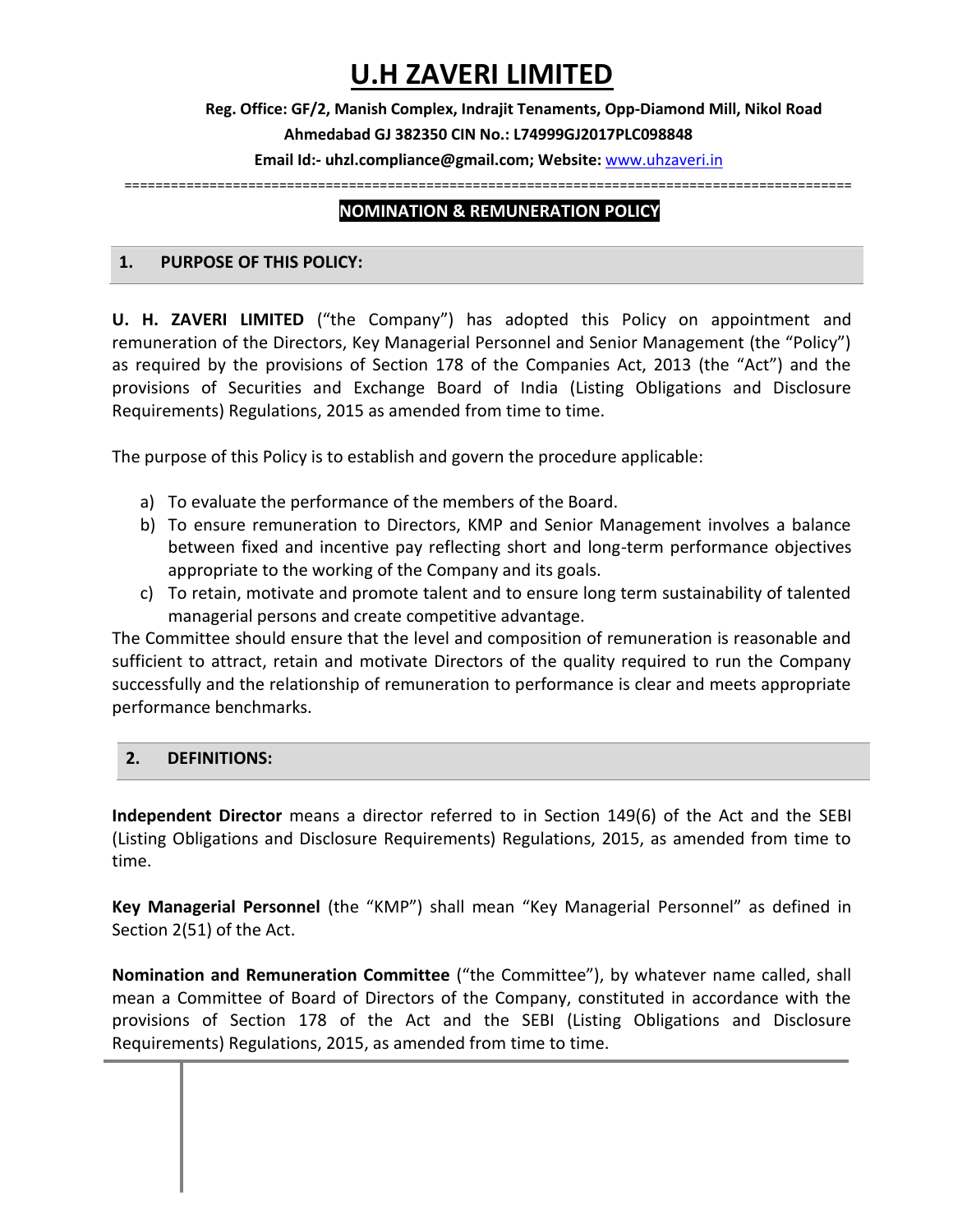**Remuneration** means any money or its equivalent given or passed to any person for services rendered by him and includes perquisites as defined under the Income-tax Act, 1961.

**Senior Management** means personnel of the Company who are members of its core management team excluding Board of Directors. This would include all members of management one level below the Executive Directors, including all functional heads.

Words and expressions used and not defined in this Policy, but defined in the Act or any rules framed under the Act or the Securities and Exchange Board of India Act, 1992 and Rules and Regulations framed thereunder or in the SEBI (Listing Obligations and Disclosure Requirements) Regulations, 2015, as amended from time to time or the Accounting Standards shall have the meanings assigned to them in these regulations.

#### **3. COMPOSITION OF THE COMMITTEE:**

The composition of the Committee is / shall be in compliance with the provisions of Section 178 of the Act and the provisions of Securities and Exchange Board of India (Listing Obligations and Disclosure Requirements) Regulations, 2015 as amended from time to time.

#### **4. ROLE OF THE COMMITTEE:**

The Committee shall:

- a) Formulate the criteria for determining qualifications, positive attributes and independence of a Director;
- b) Identify persons who are qualified to become Director and persons who may be appointed in Key Managerial and Senior Management positions in accordance with the criteria laid down in this Policy;
- c) Lay down the evaluation criteria for performance evaluation of Independent Director and the Board;
- d) Recommend to the Board, appointment, remuneration and removal of Director, KMP and Senior Management;
- e) To devise a Policy on Board diversity.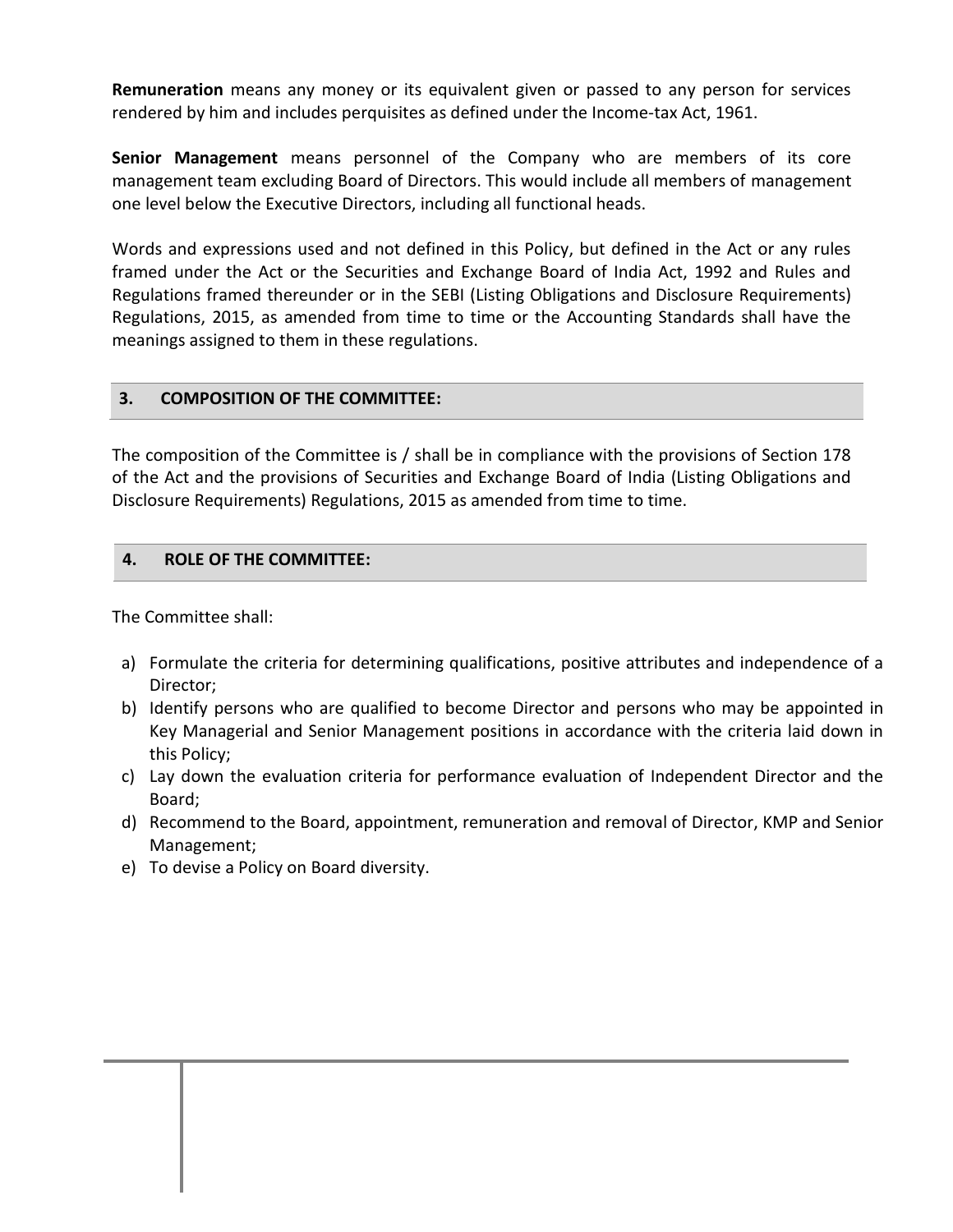#### **5. CRITERIA FOR DETERMINING THE FOLLOWINGS :**

#### **5.1 - Qualifications for appointment of Directors (including Independent Directors):**

- a) Persons of eminence, standing and knowledge with significant achievements in business, professions and/or public service.
- b) Their financial or business literacy/skills.
- c) Their industry experience.
- d) Appropriate other qualification/experience to meet the objectives of the Company.
- e) As per the applicable provisions of Companies Act 2013, Rules made thereunder and the SEBI (Listing Obligations and Disclosure Requirements) Regulations, 2015, as amended from time to time.

The Nomination and Remuneration Committee shall have discretion to consider and fix any other criteria or norms for selection of the most suitable candidate/s.

## **5.2 - Positive attributes of Directors (including Independent Directors):**

- a) Directors are to demonstrate integrity, credibility, trustworthiness, ability to handle conflict constructively, and the willingness to address issues proactively.
- b) Actively update their knowledge and skills with the latest developments in the industry, market conditions and applicable legal provisions.
- c) Willingness to devote sufficient time and attention to the Company's business and discharge their responsibilities.
- d) To assist in bringing independent judgment to bear on the Board's deliberations especially on issues of strategy, performance, risk management, resources, key appointments and standards of conduct. Ability to develop a good working relationship with other Board members and contribute to the Board's working relationship with the senior management of the Company.
- e) To act within their authority, assist in protecting the legitimate interests of the Company, its shareholders and employees.
- f) Independent Directors to meet the requirements of the Companies Act, 2013 read with the Rules made there under and the SEBI (Listing Obligations and Disclosure Requirements) Regulations, 2015, as amended from time to time.

## **5.3 - Independence Standards**

The following would be the independence review procedure and criteria to assist the Committee evaluate the independence of Directors for recommending to the Board for appointment. A Director is independent if the Board affirmatively determines that the Director does not have a direct or indirect material relationship with the Company, including its affiliates or any member of senior management. "Affiliate" shall mean any company or other entity that controls, is controlled by, or is under common control with the Company.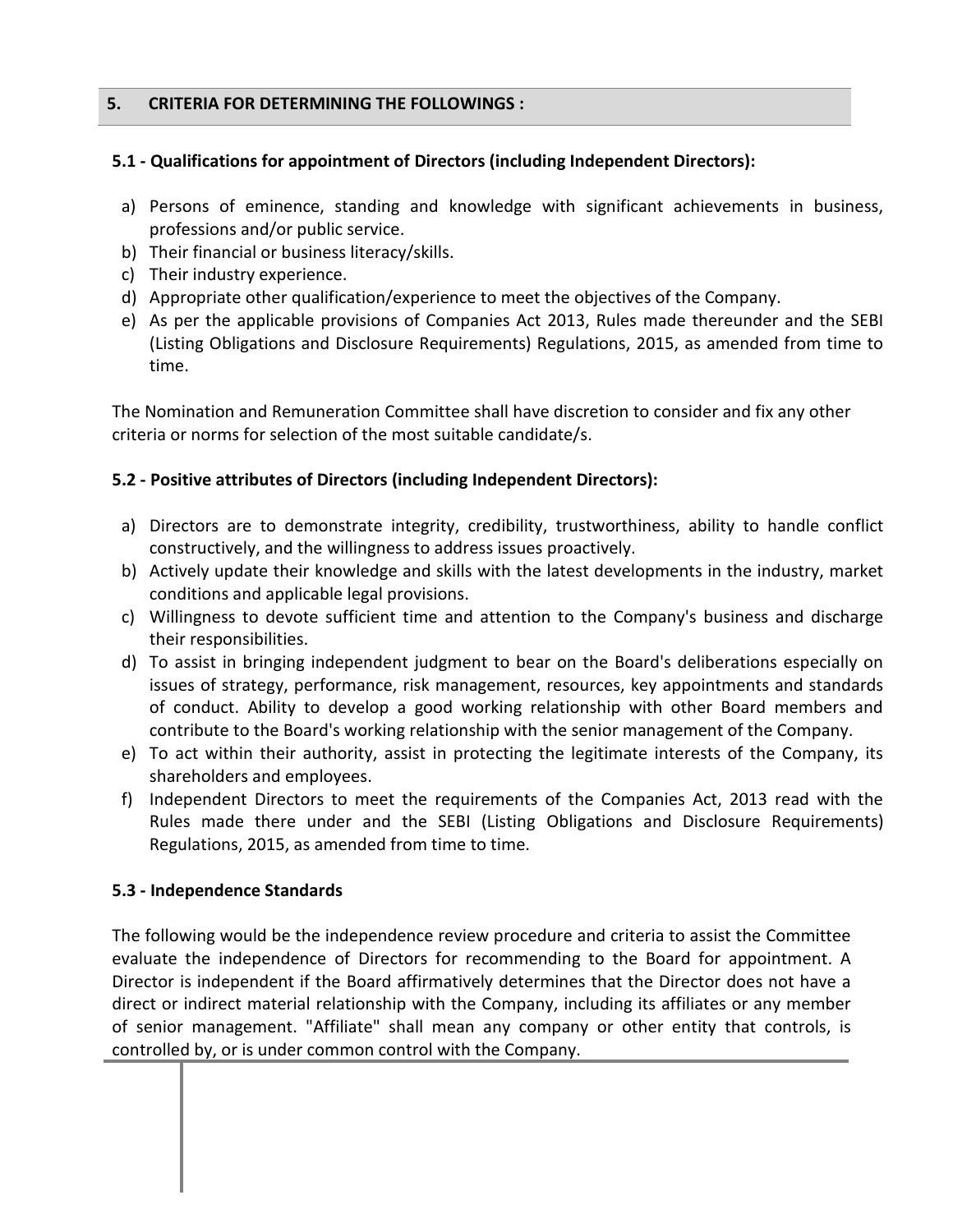Also, the candidate shall be evaluated based on the criteria provided under the applicable laws including Companies Act, 2013 read with Rules thereon and the Listing Regulations with the Stock Exchanges. In addition to applying these guidelines, the Board will consider all relevant facts and circumstances in making its determination relative to a director's independence.

#### *Independence Review Procedures*

#### *1. Annual Review*

The director's independence for the independent director will be determined by the Board on an annual basis upon the declarations made by such Directors as per the provisions of the Companies Act, 2013 read with Rules thereon and the Listing Regulations.

#### *2. Individual Director Independence Determinations*

If a director nominee is considered for appointment to the Board between annual general meetings, a determination of independence, upon the recommendation of the Committee, shall be made by the Board prior to such appointment.

All determinations of independence shall be made on a case-by-case basis for each director after consideration of all the relevant facts and circumstances and the standards set forth herein. The Board reserves the right to determine that any director is not independent even if he or she satisfies the criteria set forth by the provisions of the Companies Act, 2013 read with Rules thereon and the Listing Regulations.

#### *3. Notice of Change of Independent Status*

Each director has an affirmative obligation to inform the Board of any change in circumstances that may put his or her independence at issue.

## **5.4 - Criteria for appointment of KMP/Senior Management:**

- a) To possess the required qualifications, experience, skills & expertise to effectively discharge their duties and responsibilities.
- b) To practice and encourage professionalism and transparent working environment.
- c) To build teams and carry the team members along for achieving the goals/objectives and corporate mission.
- d) To adhere strictly to code of conduct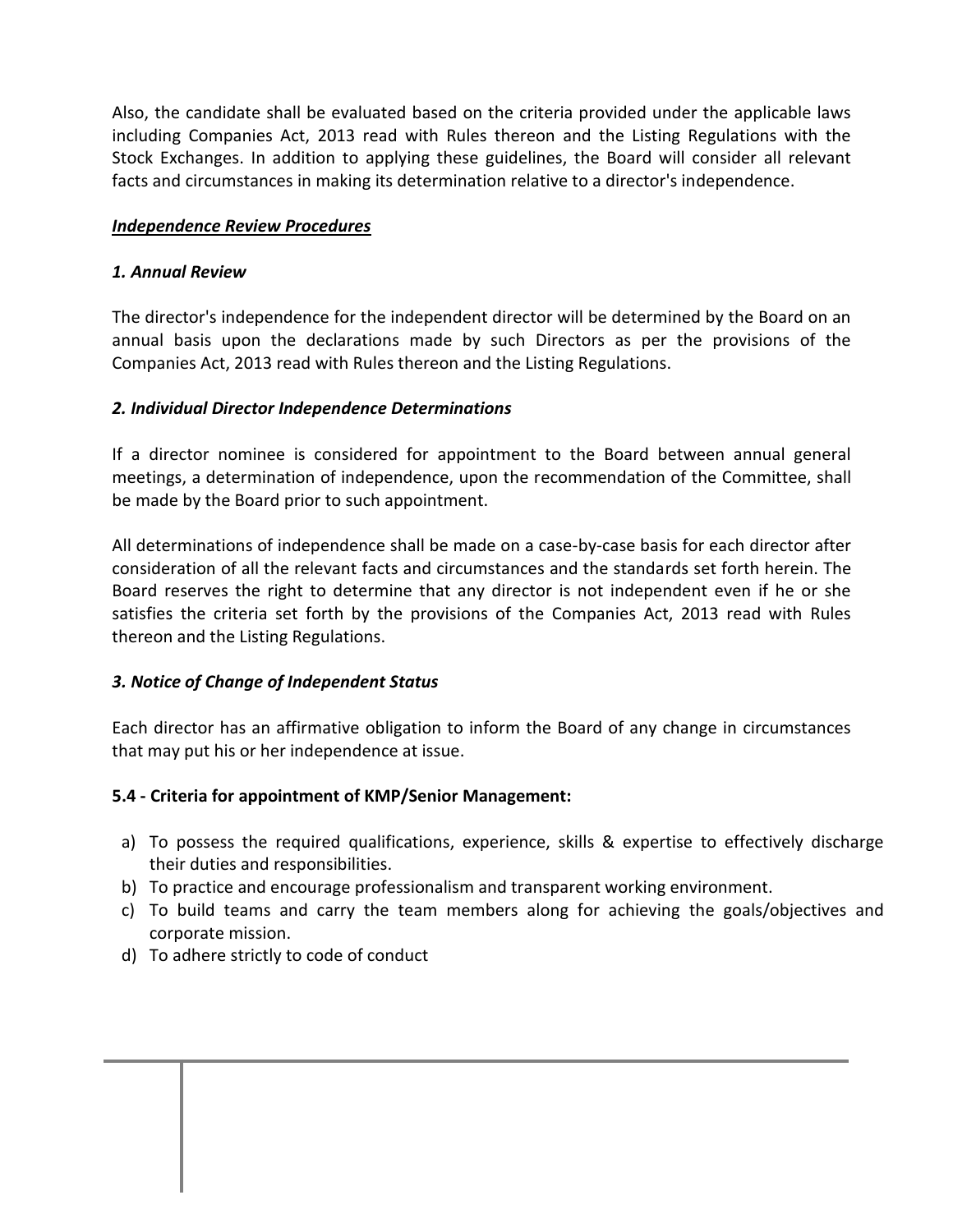#### **5.5 - Term:**

The Term of the Directors including Managing/Wholetime Director/Independent Director shall be governed as per the provisions of the Act and Rules made thereunder and the SEBI (Listing Obligations and Disclosure Requirements) Regulations, 2015, as amended from time to time.

Whereas the term of the KMP (other than the Managing / Wholetime Director) and Senior Management shall be governed by the prevailing HR policies of the Company.

### **5.6 - Evaluation:**

The Committee shall carry out evaluation of performance of every Director.

The Committee shall identify evaluation criteria which will evaluate Directors based on knowledge to perform the role, time and level of participation, performance of duties, level of oversight, professional conduct and independence. The appointment / re-appointment /continuation of Directors on the Board shall be subject to the outcome of the yearly evaluation process. The Framework for performance evaluation of Independent Directors and the Board is decided by Board and the Committee time to time.

#### **5.7 Removal:**

Due to reasons for any disqualification mentioned in the Act or under any other applicable Act, Rules and Regulations thereunder and / or for any disciplinary reasons and subject to such applicable Acts, Rules and Regulations and the Company's prevailing HR policies, the Committee may recommend, to the Board, with reasons recorded in writing, removal of a Director, KMP or Senior Management.

## **6. REMUNERATION OF MANAGING / WHOLE-TIME DIRECTOR, KMP AND SENIOR MANAGEMENT:**

The remuneration / compensation / commission, etc., as the case may be, to the Managing /Whole-time Director will be governed by the relevant provisions of the Companies Act, 2013 and applicable Rules and Regulations and will be determined by the Committee and recommended to the Board for approval. The remuneration / compensation / commission, etc., as the case may be, shall be subject to the prior / post approval of the shareholders of the Company and Central Government, wherever required. Further, Managing Director of the Company is authorised to decide the remuneration of KMP (other than Managing / Whole-time Director) and Senior Management, and which shall be decided by the Managing Director based on the standard market practice and prevailing HR policies of the Company.